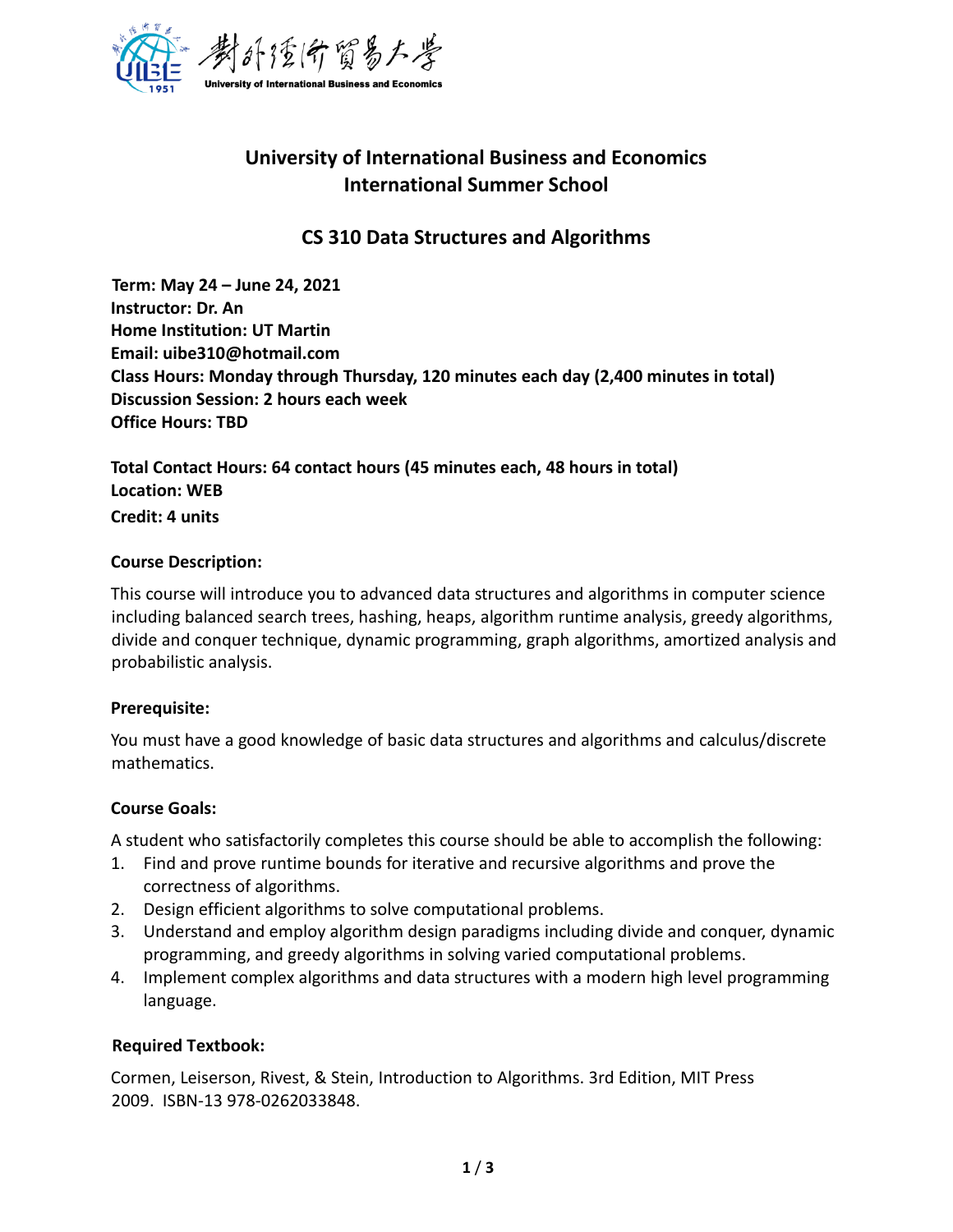

## **Grading Policy:**

|           | • Programming Projects | 20% |
|-----------|------------------------|-----|
|           | • Home Assignments     | 20% |
| $\bullet$ | Quizzes                | 10% |
|           | • Attendance           | 10% |
| $\bullet$ | Midterm                | 15% |
| $\bullet$ | Final                  | 25% |

### **Grading Scale:**

Assignments and examinations will be graded according to the following grade scale:

|    | 90-100 | 72-74    |
|----|--------|----------|
| Δ- | 85-89  | 68-71    |
| B+ | 82-84  | 64-67    |
|    | 78-81  | 60-63    |
| В- | 75-77  | below 60 |

### **Academic Integrity:**

If students are found to be in violation of the academic honesty policy, the professor reserves the right to seek disciplinary action as allowable by university policy. Such actions may include, but are not limited to, giving the student a zero on the assignment and/or class.

### **Course Schedule:**

| Date  | Lecture                                                                             | Readings                             |
|-------|-------------------------------------------------------------------------------------|--------------------------------------|
| Day 1 | Definition of Algorithm, Pseudocode<br>Conventions, Recursive Algorithms            | CLRS: 1.1,<br>1.2<br>HSR: 1.2        |
| Day 2 | <b>Insertion Sort, Correctness</b>                                                  | CLRS: 2.1-<br>2.3<br><b>HSR: 1.2</b> |
| Day 3 | Time and Space Complexities, Common<br><b>Functions, Mathematical Preliminaries</b> | CLRS: 3.1,<br>3.2<br><b>HSR: 1.3</b> |
| Day 4 | Divide and Conquer - Merge Sort                                                     | <b>CLRS: 2.3</b><br><b>HSR 3.4</b>   |
| Day 5 | Divide and Conquer – Quicksort                                                      | <b>CLRS: 7.1</b><br><b>HSR: 3.5</b>  |
| Day 6 | Quicksort Analysis, Randomized Quicksort                                            | CLRS: 7.2-<br>7.3<br><b>HSR: 3.5</b> |